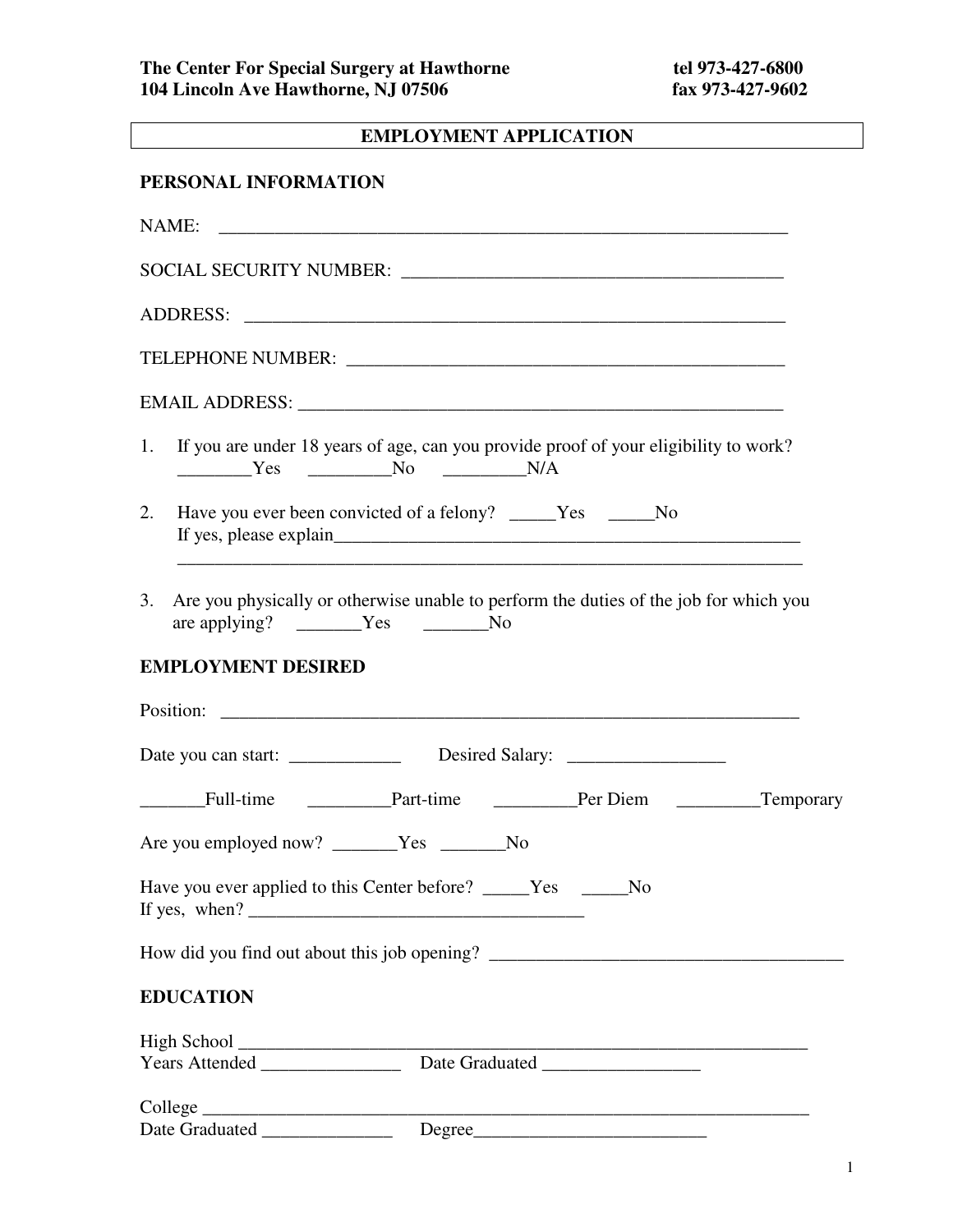- $1.$ Special Skills and Qualifications:
- 2. Subject of special study or research and development:
- $3.$ What foreign languages do you speak/read/write?
- $4.$ List Professional, trade, business, or civic activities and offices held?

## **CURRENT / FORMER EMPLOYERS**

|                                         | Salary |
|-----------------------------------------|--------|
|                                         |        |
|                                         |        |
|                                         |        |
|                                         |        |
|                                         |        |
|                                         |        |
|                                         |        |
|                                         |        |
|                                         |        |
| <b>REFERENCES (WHO ARE NOT RELATED)</b> |        |
|                                         |        |
| Name                                    |        |
|                                         |        |
|                                         |        |
| Name                                    |        |
|                                         |        |
|                                         |        |
|                                         |        |
|                                         |        |